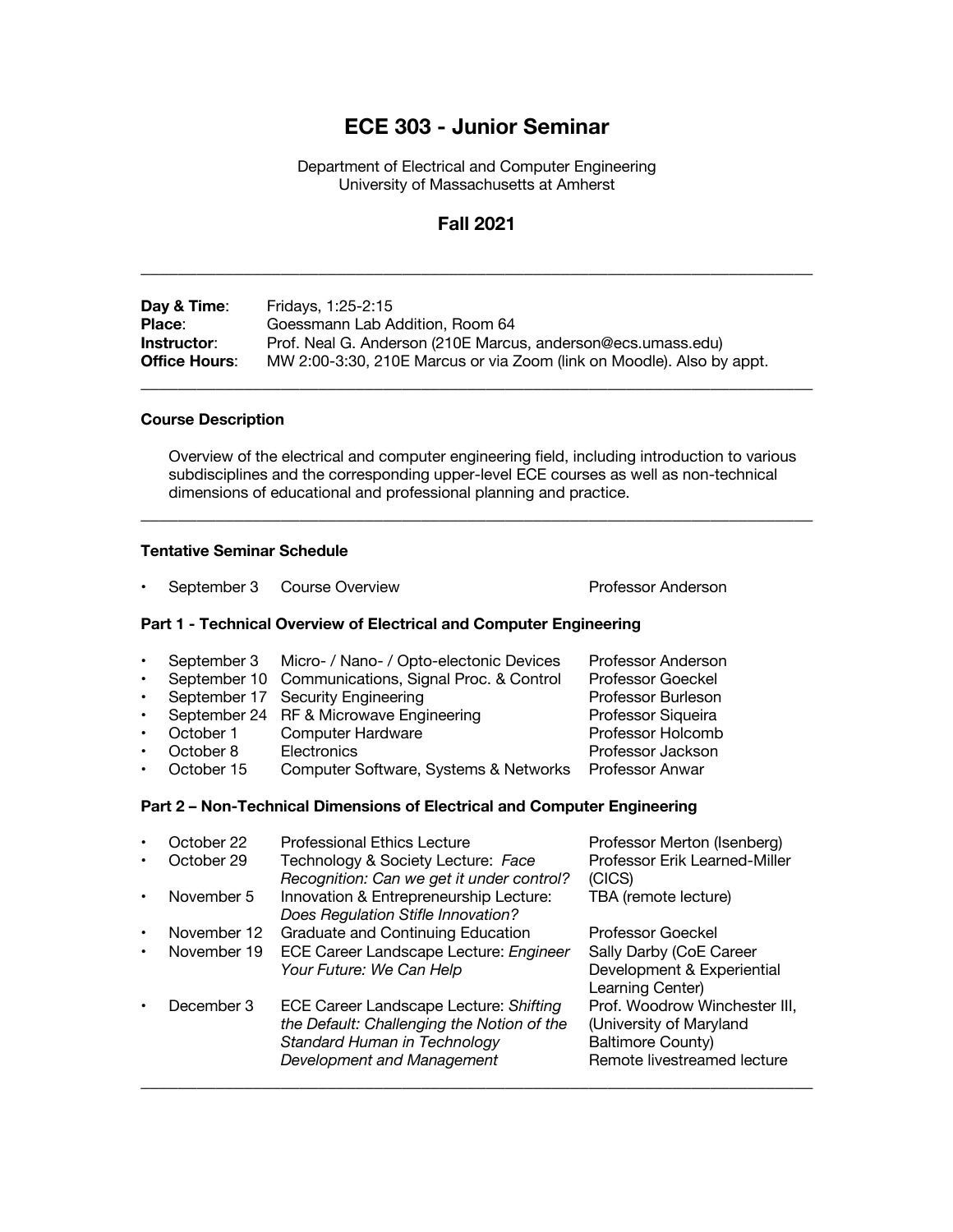#### **Course Requirements**

**Attendance**: Attendance at all seminars is mandatory. Attendance will be registered by your submission of a brief written reflection—in the form of answers to a Moodle Quiz—during or shortly after each session. Unexcused absences will result in a grade penalty (see "Grading" below). You are expected to arrive on time and stay for the full session. No food please!

 $\_$  , and the state of the state of the state of the state of the state of the state of the state of the state of the state of the state of the state of the state of the state of the state of the state of the state of the

**Writings**: There are two required writing assignments for ECE 303, both of which must be completed satisfactorily in order to pass the course (see "Grading" below).

- *Technology and Society Essay* This is a brief essay that will discuss an issue of interest to the student, subject to the instructor's approval, that is related to the social, political, or cultural impact of a particular ECE-related technology. (**Due Friday, October 15 by 5PM**)
- *Engineering Ethics Essay* This is a brief essay exploring a case study in engineering practice with ethical dimensions. (**Due Friday, November 12 by 5PM**)

\_\_\_\_\_\_\_\_\_\_\_\_\_\_\_\_\_\_\_\_\_\_\_\_\_\_\_\_\_\_\_\_\_\_\_\_\_\_\_\_\_\_\_\_\_\_\_\_\_\_\_\_\_\_\_\_\_\_\_\_\_\_\_\_\_\_\_\_\_\_\_\_

Detailed descriptions of both essay assignments will be posted on Moodle when assigned.

#### **Grading**

- If both writing assignments are completed satisfactorily and on time and the student has *no* unexcused absences\*, then the student will receive a course grade of "A".
- If both writing assignments are completed satisfactorily but one or both are completed late *and/or* the student has one or more unexcused absences\*, then the course grade will be assigned as follows:

```
Course Grade = A- for 1 unexcused absence or late assignment
Course Grade = B for 2 unexcused absences and/or late assignments (in any combo)
Course Grade = C for 3 unexcused absences and/or late assignments (in any combo)
Course Grade = D for 4 unexcused absences and/or late assignments (in any combo)
Course Grade = F for 5 unexcused absences and/or late assignments (in any combo)
```
- In addition
	- If the student fails to satisfactorily complete either of the two writing assignments, then the student will fail the course regardless of attendance record.
	- If an assignment is returned to the student as "unsatisfactory" and needs to be resubmitted, the grade will be lowered one notch (e.g. from X to X- or from Y+ to Y).
- **Important Note on Attendance:** Failure to submit acceptable responses to the Moodle Quiz for any given session within the specifiied time window will be treated as an unexcused absence. You will not be penalized in any way for legitimate absences, but in order to have them excused *it is your responsibility* to contact the instructor in a timely manner and to secure any required documentation.

\_\_\_\_\_\_\_\_\_\_\_\_\_\_\_\_\_\_\_\_\_\_\_\_\_\_\_\_\_\_\_\_\_\_\_\_\_\_\_\_\_\_\_\_\_\_\_\_\_\_\_\_\_\_\_\_\_\_\_\_\_\_\_\_\_\_\_\_\_\_\_\_

#### **Relation to EE and CE Degree Program Outcomes**

ECE 303 supports the following educational outcomes of the EE and CE degree programs: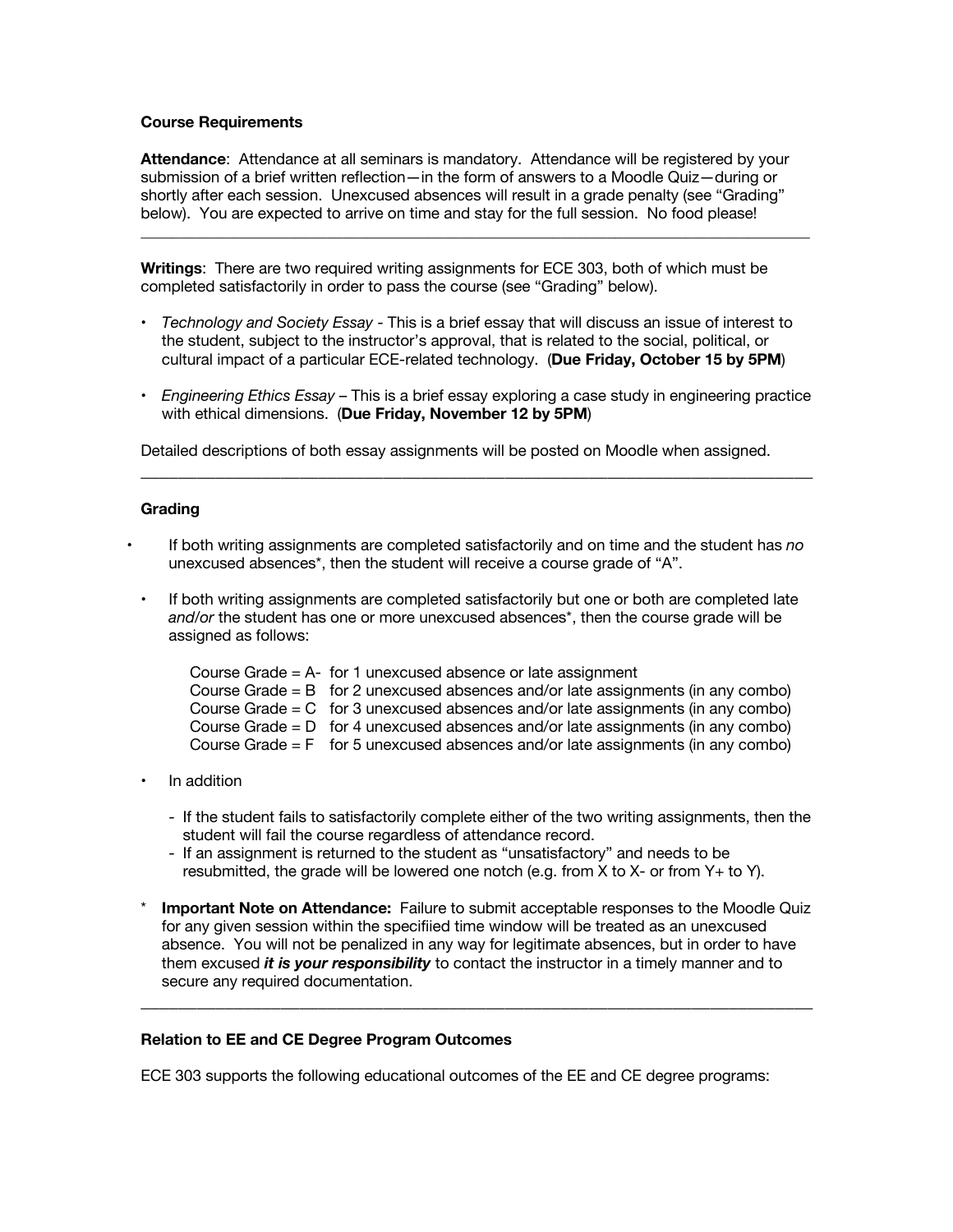- Understand professional and ethical responsibility.
- Be able to communicate effectively.
- Understand the impact of engineering solutions in a global, economic, environmental and societal context.

 $\_$  , and the state of the state of the state of the state of the state of the state of the state of the state of the state of the state of the state of the state of the state of the state of the state of the state of the

- Recognize the need for, and be able to engage in, life-long learning.
- Have knowledge of contemporary issues.

#### **Policies and Statements**

**Classroom Safety •** For the health and safety of all members of our campus community, students are expected to follow all COVID-related policies on campus. At the start of the Fall 2021 semester, there are two policies in effect that deserve special mention. First, students are required to follow the COVID-19 Daily Self-Checklist. Students who are ill must not attend class, and they will be offered reasonable accommodations for missed work. Second, students must follow the masking policy while it remains in effect. Your instructor will remind you to wear a mask that securely covers your mouth and nose, and direct you to a nearby mask station if you do not have one. If you are unwilling to mask, you will be asked to leave the class. If you do not leave the class, the instructor will end the class, and the Dean of Students office will be informed that you have disrupted class and violated the Guidelines for Classroom Civility and Respect. Anyone with a mask exemption must provide prior written notice to the instructor and must maintain at least six feet of distance from faculty and other students at all times.

**Inclusivity •** Everyone should feel that they are an integral part of the community and that all individuals and their perspectives are respected. A diversity of perspective and experience provides a valuable source of ideas, problem solving strategies, and engineering creativity. If you feel that your contribution is not being valued or respected for any reason, please speak with me privately. If you wish to communicate with someone else in the College or University, there are several ways to do so anonymously or to provide contact information if you so choose:

- 1. Notify the University Diversity, Equity, and Inclusion Office through the "Report a Climate Incident" form: https://www.umass.edu/diversity/incident-report-form Note that this form requires sharing name and contact information.
- 2. Speak with Assistant Dean Dr. Paula Rees (rees@umass.edu).
- 3. Report an incident anonymously to the College of Engineering Diversity, Equity, and Inclusion Office
	- Climate Concerns and Suggestions https://tinyurl.com/UMassEngineerClimate
	- Classroom Experience https://tinyurl.com/UMassEngineerClassroom
- 4. Reach out to the departmental DEI Committee. You can find the anonymous ECE feedback form on https://ece.umass.edu/ece-diversity-equity-inclusion (scroll down for feedback link)

We are all members of an academic community with a shared responsibility to cultivate a climate where all individuals are valued and where both they and their ideas are treated with respect.

**Accessibility Support Services •** Your success in this class is important to me. We all learn differently and bring different strengths and needs to the class. The University of Massachusetts Amherst is committed to making reasonable, effective and appropriate accommodations to meet the needs of all students and help create a barrier-free campus. If you have a qualifying disability and require accommodations while participating in this course, please work with Disability Services to have an accommodation letter sent to me in a timely manner. If you have a disability but are not yet affiliated with Disability Services, please register with Disability Services (https://www.umass.edu/disability/students). Information on services and materials for registering are also available on their website www.umass.edu/disability.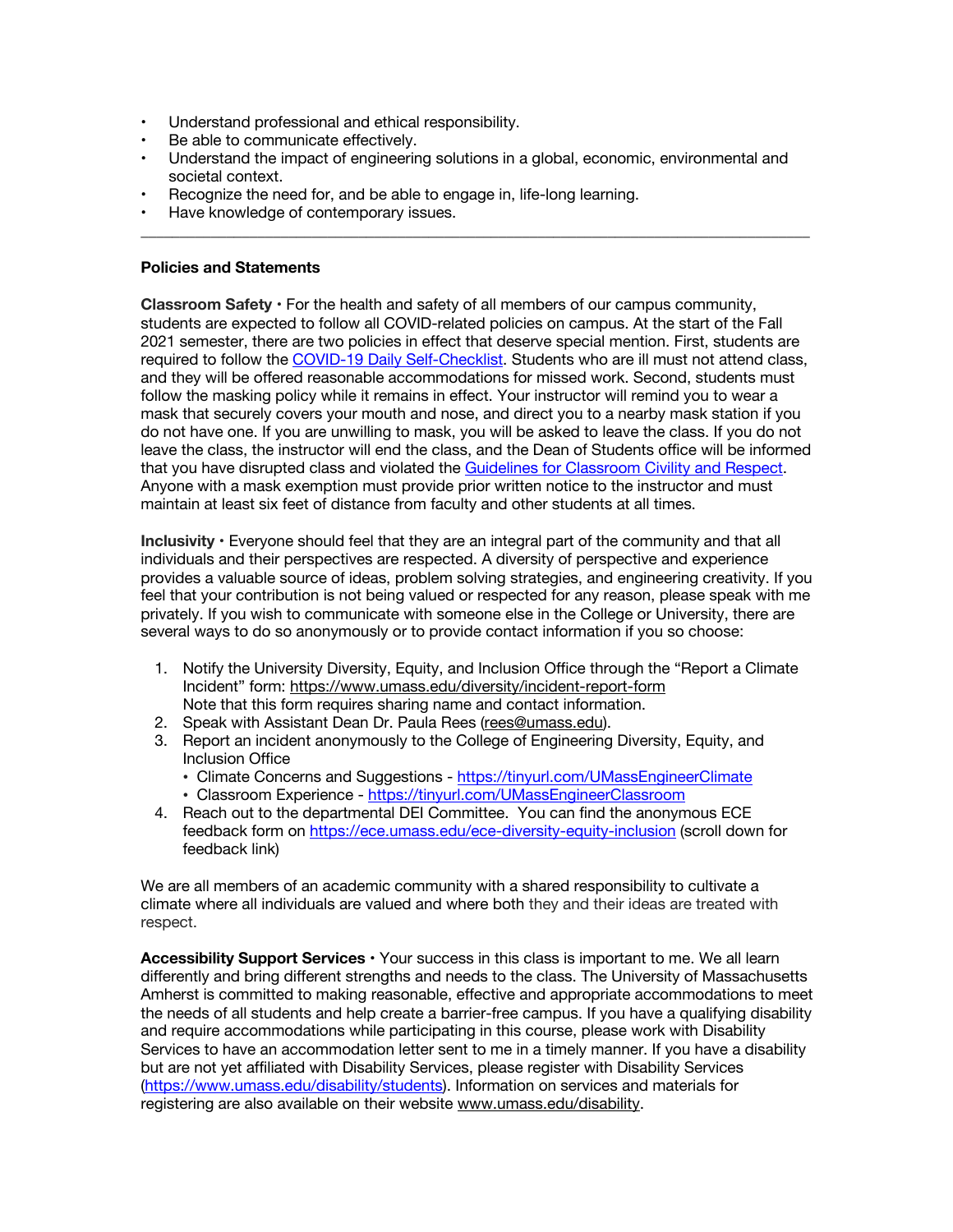If you are eligible for exam accommodations, your exams will be administered by the exam proctoring center. Contact Disability Services immediately, and comply with their exam scheduling policies, including the requirement that you book your exams at least seven days in advance of the exam date. *It is incumbent upon you contact me during the first few weeks of the semester, or shortly following registration with Disability Services, to ensure that your accommodations are being sufficiently met, including extra time and note-taking access, as applicable.*

Finally, beyond disability accommodations, if there are aspects of the course that prevent you from being fully included in the class, please let me know as soon as possible. Together we'll develop strategies to meet both your needs and the requirements of the course.

**Academic Honesty Statement •** Maintaining the integrity of scholarship and research within institutions of higher education requires a cultural commitment. All members of the UMass Amherst community are expected to be knowledgeable of and uphold our academic honesty policies (https://www.umass.edu/honesty/). Academic dishonesty includes but is not limited to cheating, fabrication, plagiarism, and *abetting or facilitating* dishonesty. Instructors are requested to take reasonable steps to address academic misconduct, and appropriate sanctions may be imposed on any student who has committed an act of academic dishonesty. Any person who has reason to believe that a fellow student has committed academic dishonesty should bring such information to the attention of the appropriate course instructor or an alternate, trusted member of the faculty or College administration as soon as possible. Instances of academic dishonesty not related to a specific course should be brought to the attention of the appropriate department Head or Chair. Community members may fill out the College's classroom experience form (https://tinyurl.com/UMassEngineerClassroom) to report academic dishonesty anonymously. Since students are expected to be familiar with this policy and the commonly accepted standards of academic integrity, ignorance of such standards is not normally sufficient evidence of lack of intent.

#### **Cheating and Plagiarism Policy**

The University Academic Honesty Policy Applies in this and all courses. This policy can be found on the University Web Page (https://www.umass.edu/honesty/). Appendix B covers plagiarism, cheating, fabrication, and facilitating dishonesty. Students are expected to be familiar with the definitions and examples provided.

**Health and Wellbeing •** You are not alone at UMass – many people care about your wellbeing and many resources are available to help you thrive and succeed. The College recognizes that coursework is challenging and that classes are not the only demand in your life. Success in this course and the College of Engineering depends heavily on your personal health and wellbeing. Recognize that while stress is an expected part of the college experience, it can be compounded by unexpected setbacks or life changes outside the classroom. Strive to reframe challenges as an unavoidable pathway to success. Reflect on your role in taking care of yourself throughout the term, before the demands of exams and projects reach their peak. Please feel free to reach out to me about any difficulty you may be having that may impact your performance as soon as it occurs and before it becomes too overwhelming.

You can learn about the confidential mental health services available on campus by calling the Center for Counseling and Psychological Health (CCPH) by visiting their website at umass.edu/counseling. There are many other resources on campus for students facing personal, financial or life challenges to find support, stay in school, and graduate (https://www.umass.edu/studentlife/single-stop). Within the College, you may reach out to myself, your academic advisor, the Office of Student Affairs (http://engineering.umass.edu/current-students/academics-advising) or the Office of Community Equity and Inclusion (rees@umass.edu). I encourage you to contact support services on campus